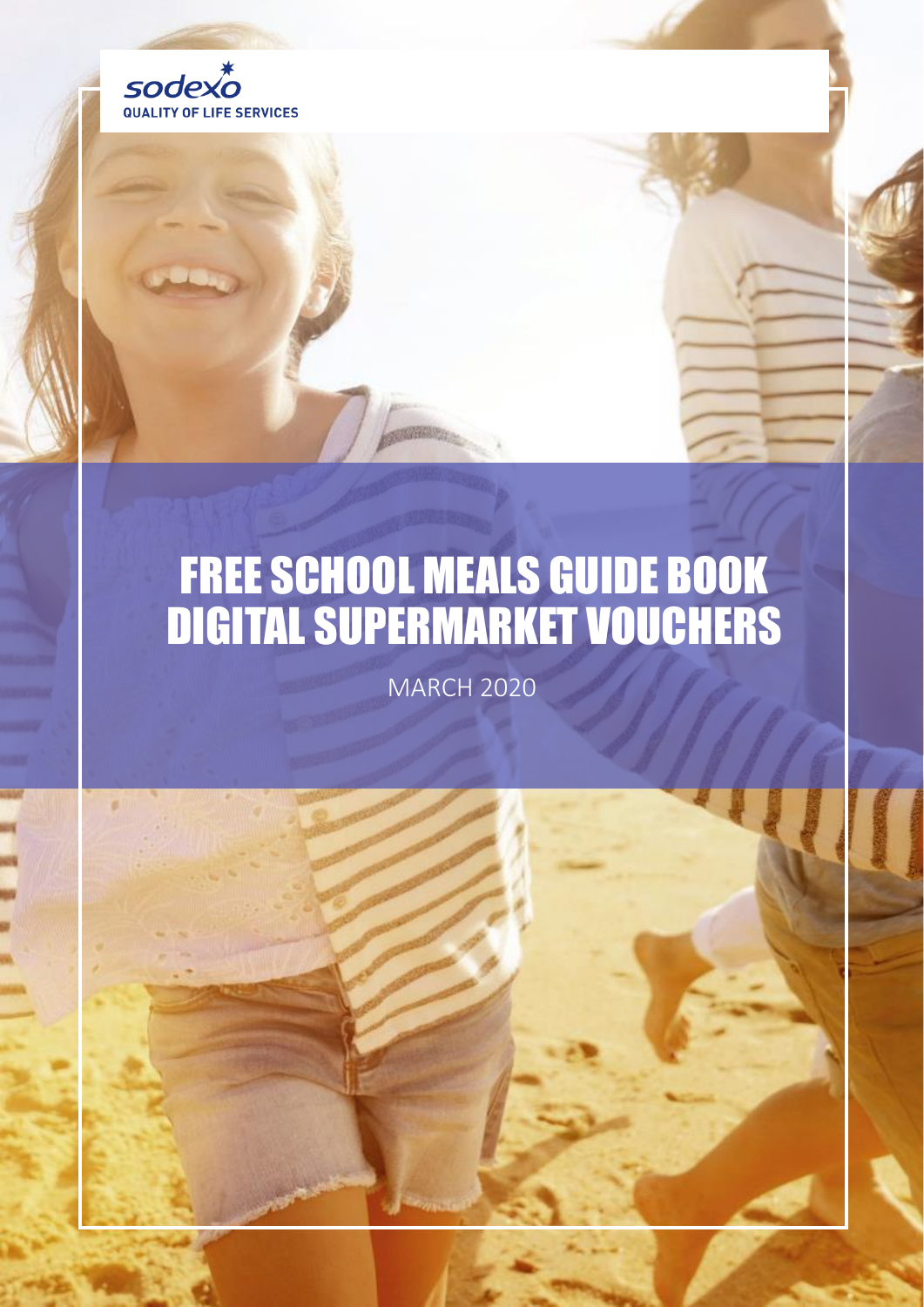## GUIDANCE FOR LOCAL AUTHORITIES

#### Supporting schools with access to supplying free school lunches

Following on from Government guidance, Sodexo are here to help local authorities, schools, parents and students access free school lunches by supplying supermarket eVouchers, that can be spent locally to you.

We are working in partnership with Sodexo to distribute digital supermarket eVouchers via an online redemption platform for your parents to select their local supermarket including Sainsbury's, Asda, Morrisons and many more participating



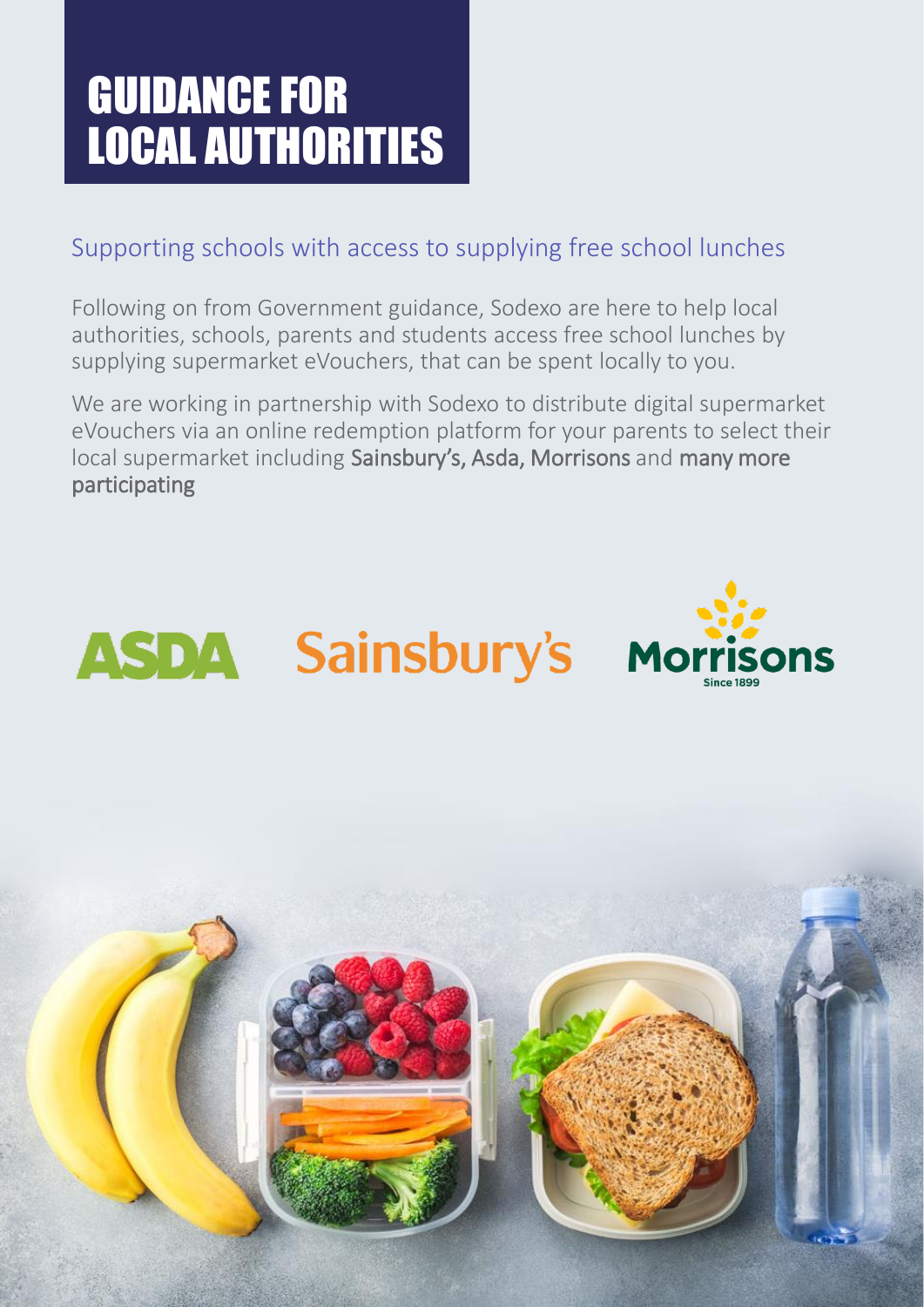### HOW IT ALL WORKS FOR PARENTS

**O1** Parent receives their digital eVoucher cheque<br>which will have their cheque number and validation code

02

Parents go to [www.vouchershopexchange.co.uk](http://www.vouchershopexchange.co.uk/) and enters their cheque number and validation code



03

Parents then chooses which supermarket eVoucher they would like, you must spend your full cheque value at once. Parent then completes the form with their email address and submits the order.

04

The eVoucher is sent instantly to the parent's email address, they then spend it instore either by presenting their mobile or printed version.

**All supermarkets have exclusions including alcohol, tobacco, lottery tickets and fuel - funds must be spent on essential supplies for children free school meal purposes** 

**PLEASE NOTE – If your preferred Digital Supermarket Voucher option isn't listed on your first visit, please revisit the site later as Sodexo are constantly uploading more Digital Supermarket Voucher stock for Supermarket brands that are in high demand for Free School Meals**

**\*Please note that your Voucher Cheque Code is only valid for 3 months from the date issued**